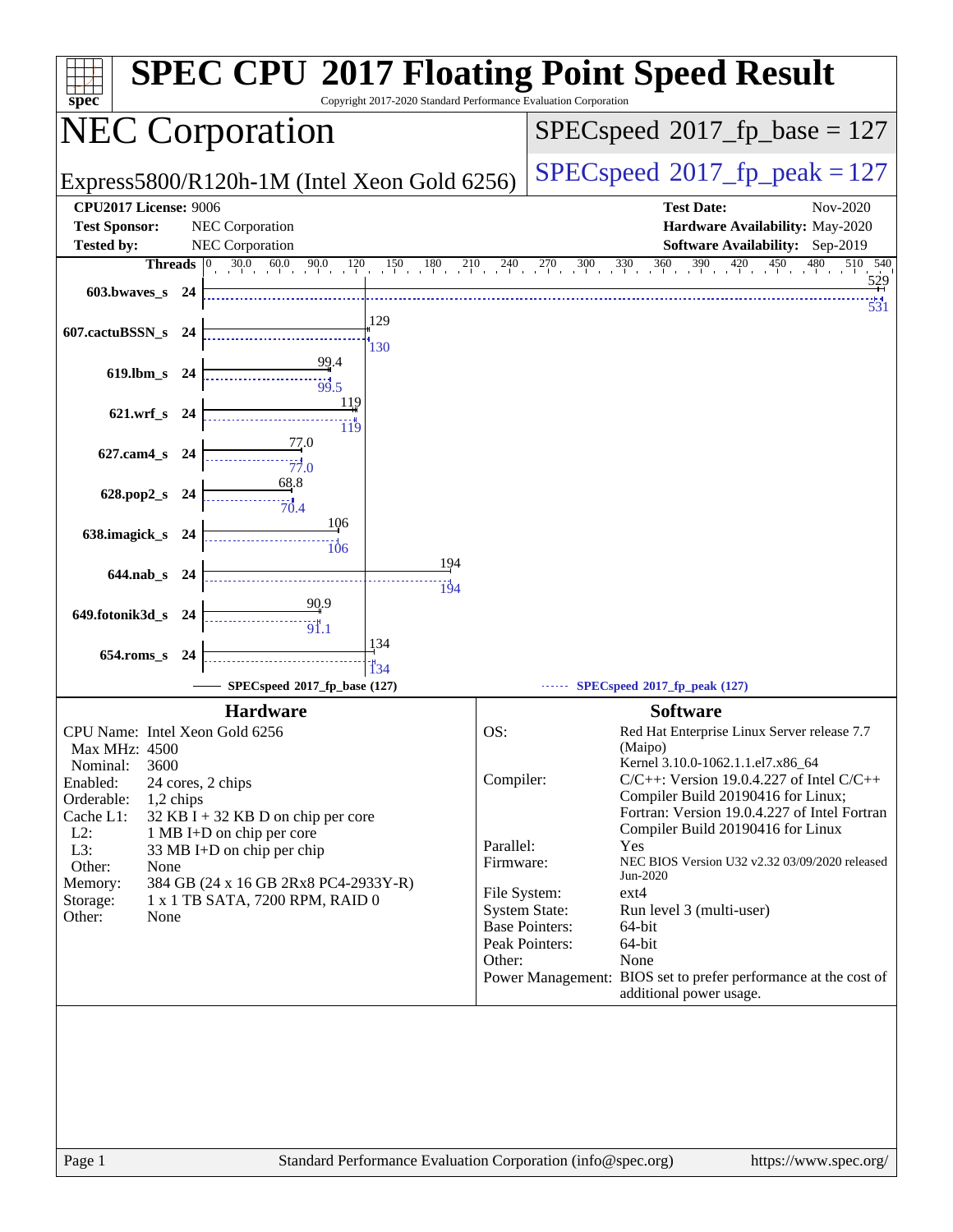| <b>SPEC CPU®2017 Floating Point Speed Result</b><br>spec<br>Copyright 2017-2020 Standard Performance Evaluation Corporation |                                                                     |                |       |                |       |                                        |       |                                         |                |              |                |              |                |              |
|-----------------------------------------------------------------------------------------------------------------------------|---------------------------------------------------------------------|----------------|-------|----------------|-------|----------------------------------------|-------|-----------------------------------------|----------------|--------------|----------------|--------------|----------------|--------------|
| <b>NEC Corporation</b>                                                                                                      |                                                                     |                |       |                |       | $SPEC speed^{\circ}2017$ fp base = 127 |       |                                         |                |              |                |              |                |              |
| Express5800/R120h-1M (Intel Xeon Gold 6256)                                                                                 |                                                                     |                |       |                |       |                                        |       | $SPEC speed^{\circ}2017$ _fp_peak = 127 |                |              |                |              |                |              |
| <b>CPU2017 License: 9006</b><br><b>Test Date:</b><br>Nov-2020                                                               |                                                                     |                |       |                |       |                                        |       |                                         |                |              |                |              |                |              |
| <b>Test Sponsor:</b><br><b>NEC</b> Corporation<br>Hardware Availability: May-2020                                           |                                                                     |                |       |                |       |                                        |       |                                         |                |              |                |              |                |              |
| <b>Tested by:</b>                                                                                                           | <b>NEC</b> Corporation<br><b>Software Availability:</b><br>Sep-2019 |                |       |                |       |                                        |       |                                         |                |              |                |              |                |              |
| <b>Results Table</b>                                                                                                        |                                                                     |                |       |                |       |                                        |       |                                         |                |              |                |              |                |              |
|                                                                                                                             |                                                                     |                |       | <b>Base</b>    |       |                                        |       |                                         |                |              | <b>Peak</b>    |              |                |              |
| <b>Benchmark</b>                                                                                                            | <b>Threads</b>                                                      | <b>Seconds</b> | Ratio | <b>Seconds</b> | Ratio | <b>Seconds</b>                         | Ratio | <b>Threads</b>                          | <b>Seconds</b> | <b>Ratio</b> | <b>Seconds</b> | <b>Ratio</b> | <b>Seconds</b> | <b>Ratio</b> |
| 603.bwaves s                                                                                                                | 24                                                                  | 111            | 533   | 112            | 528   | 112                                    | 529   | 24                                      | 112            | 526          | 111            | 531          | 111            | 532          |
| 607.cactuBSSN s                                                                                                             | 24                                                                  | 128            | 130   | 130            | 129   | 130                                    | 129   | 24                                      | 129            | 130          | 128            | 130          | <b>128</b>     | <b>130</b>   |
| 619.1bm s                                                                                                                   | 24                                                                  | 52.7           | 99.4  | 52.6           | 99.5  | 53.5                                   | 97.9  | 24                                      | 52.9           | 99.1         | 52.6           | 99.6         | 52.6           | 99.5         |
| $621.wrf$ s                                                                                                                 | 24                                                                  | 113            | 117   | 110            | 120   | 111                                    | 119   | 24                                      | 111            | 120          | 111            | 119          | 112            | 118          |
| $627$ .cam4 s                                                                                                               | 24                                                                  | 115            | 77.0  | 115            | 76.8  | 115                                    | 77.1  | 24                                      | 115            | 76.8         | 115            | 77.4         | 115            | 77.0         |
| 628.pop2_s                                                                                                                  | 24                                                                  | 173            | 68.8  | 171            | 69.3  | 173                                    | 68.8  | 24                                      | 167            | 71.0         | 169            | 70.4         | 171            | 69.6         |
| 638.imagick s                                                                                                               | 24                                                                  | 136            | 106   | 136            | 106   | 136                                    | 106   | 24                                      | 137            | 105          | 136            | 106          | 136            | 106          |
| $644$ .nab s                                                                                                                | 24                                                                  | 90.2           | 194   | 90.2           | 194   | 90.3                                   | 194   | 24                                      | 90.2           | 194          | 90.3           | 194          | 90.3           | 194          |
| 649.fotonik3d s                                                                                                             | 24                                                                  | <b>100</b>     | 90.9  | 101            | 90.7  | 99.4                                   | 91.8  | 24                                      | 102            | 89.4         | <b>100</b>     | 91.1         | 99.5           | 91.6         |
| $654$ .roms s                                                                                                               | 24                                                                  | 118            | 134   | 118            | 134   | 118                                    | 134   | 24                                      | 117            | 135          | 117            | 134          | 119            | 132          |
| $SPECspeed*2017$ fp base =<br>127                                                                                           |                                                                     |                |       |                |       |                                        |       |                                         |                |              |                |              |                |              |
| $SPECspeed*2017_fp\_peak =$<br>127                                                                                          |                                                                     |                |       |                |       |                                        |       |                                         |                |              |                |              |                |              |
| Results appear in the order in which they were run. Bold underlined text indicates a median measurement.                    |                                                                     |                |       |                |       |                                        |       |                                         |                |              |                |              |                |              |

#### **[Operating System Notes](http://www.spec.org/auto/cpu2017/Docs/result-fields.html#OperatingSystemNotes)**

Stack size set to unlimited using "ulimit -s unlimited"

#### **[Environment Variables Notes](http://www.spec.org/auto/cpu2017/Docs/result-fields.html#EnvironmentVariablesNotes)**

Environment variables set by runcpu before the start of the run: KMP\_AFFINITY = "granularity=fine,compact" LD\_LIBRARY\_PATH = "/home/cpu2017/lib/intel64" OMP\_STACKSIZE = "192M"

#### **[General Notes](http://www.spec.org/auto/cpu2017/Docs/result-fields.html#GeneralNotes)**

 Binaries compiled on a system with 1x Intel Core i9-7900X CPU + 32GB RAM memory using Redhat Enterprise Linux 7.5 Transparent Huge Pages enabled by default Prior to runcpu invocation Filesystem page cache synced and cleared with: sync; echo 3 > /proc/sys/vm/drop\_caches

 NA: The test sponsor attests, as of date of publication, that CVE-2017-5754 (Meltdown) is mitigated in the system as tested and documented. Yes: The test sponsor attests, as of date of publication, that CVE-2017-5753 (Spectre variant 1) is mitigated in the system as tested and documented. Yes: The test sponsor attests, as of date of publication, that CVE-2017-5715 (Spectre variant 2) is mitigated in the system as tested and documented.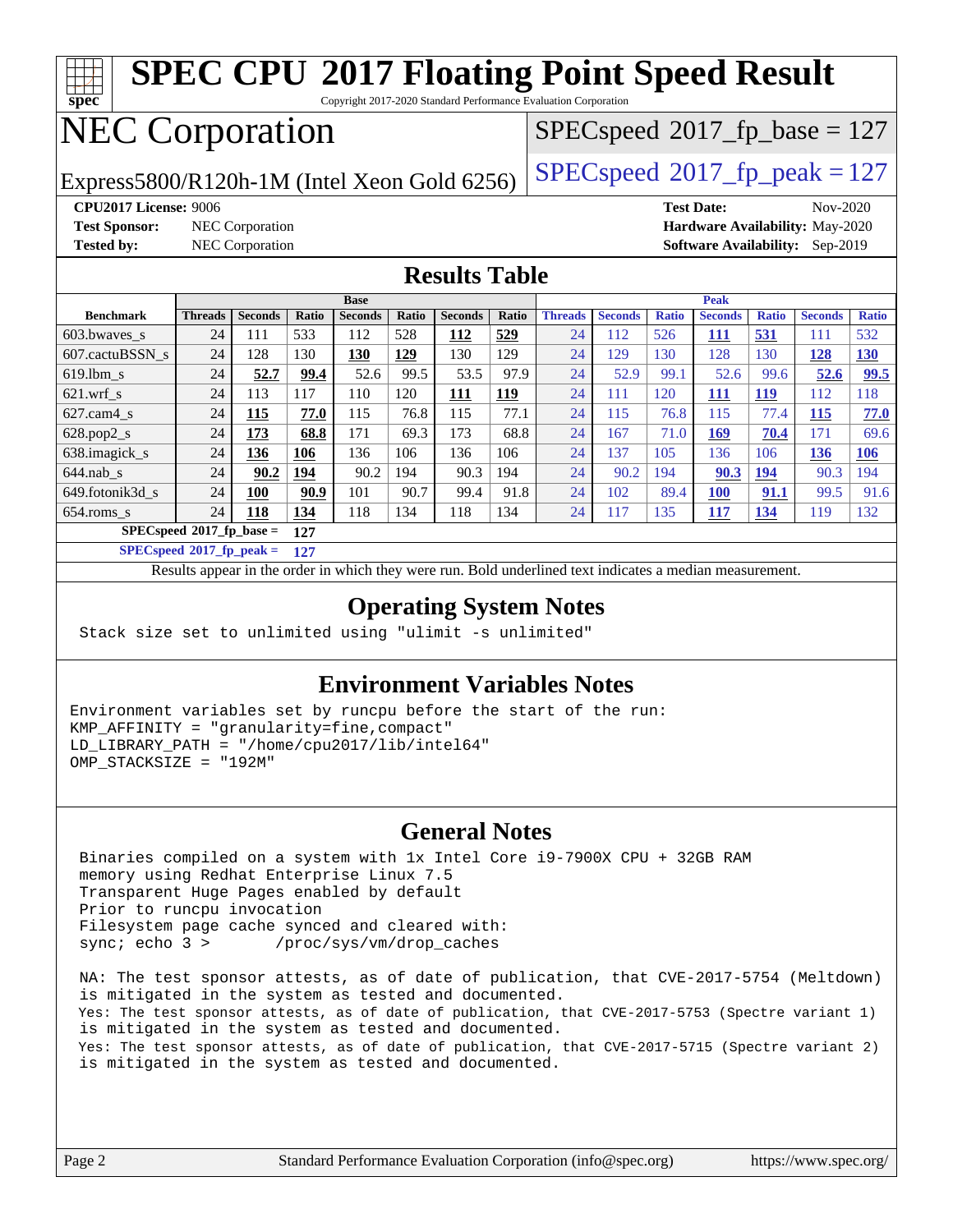| <b>SPEC CPU®2017 Floating Point Speed Result</b><br>$spec^*$                                                                                                                                                                                                                                                                                                                                                                                                                                                                                                                                                                                                                                                                                                                                                                                                                                                                                                                                                                                                                                                                                       | Copyright 2017-2020 Standard Performance Evaluation Corporation |                                                             |                                                                                |  |  |  |  |  |
|----------------------------------------------------------------------------------------------------------------------------------------------------------------------------------------------------------------------------------------------------------------------------------------------------------------------------------------------------------------------------------------------------------------------------------------------------------------------------------------------------------------------------------------------------------------------------------------------------------------------------------------------------------------------------------------------------------------------------------------------------------------------------------------------------------------------------------------------------------------------------------------------------------------------------------------------------------------------------------------------------------------------------------------------------------------------------------------------------------------------------------------------------|-----------------------------------------------------------------|-------------------------------------------------------------|--------------------------------------------------------------------------------|--|--|--|--|--|
| <b>NEC Corporation</b>                                                                                                                                                                                                                                                                                                                                                                                                                                                                                                                                                                                                                                                                                                                                                                                                                                                                                                                                                                                                                                                                                                                             | $SPEC speed^{\circ}2017\_fp\_base = 127$                        |                                                             |                                                                                |  |  |  |  |  |
| Express5800/R120h-1M (Intel Xeon Gold 6256)                                                                                                                                                                                                                                                                                                                                                                                                                                                                                                                                                                                                                                                                                                                                                                                                                                                                                                                                                                                                                                                                                                        |                                                                 | $SPEC speed^{\circ}2017$ fp peak = 127                      |                                                                                |  |  |  |  |  |
| <b>CPU2017 License: 9006</b><br><b>Test Sponsor:</b><br>NEC Corporation<br><b>Tested by:</b><br>NEC Corporation                                                                                                                                                                                                                                                                                                                                                                                                                                                                                                                                                                                                                                                                                                                                                                                                                                                                                                                                                                                                                                    |                                                                 | <b>Test Date:</b>                                           | Nov-2020<br>Hardware Availability: May-2020<br>Software Availability: Sep-2019 |  |  |  |  |  |
| <b>Platform Notes</b>                                                                                                                                                                                                                                                                                                                                                                                                                                                                                                                                                                                                                                                                                                                                                                                                                                                                                                                                                                                                                                                                                                                              |                                                                 |                                                             |                                                                                |  |  |  |  |  |
| BIOS Settings:<br>Thermal Configuration: Maximum Cooling<br>Workload Profile: General Peak Frequency Compute<br>Intel Hyper-Threading: Disabled<br>Memory Patrol Scrubbing: Disabled<br>LLC Dead Line Allocation: Disabled<br>LLC Prefetch: Enabled<br>Enhanced Processor Performance: Enabled<br>Workload Profile: Custom<br>NUMA Group Size Optimization: Flat<br>Sysinfo program /home/cpu2017/bin/sysinfo<br>Rev: r6365 of 2019-08-21 295195f888a3d7edble6e46a485a0011<br>running on r120h1m Sun Nov 8 16:48:23 2020<br>SUT (System Under Test) info as seen by some common utilities.<br>For more information on this section, see<br>https://www.spec.org/cpu2017/Docs/config.html#sysinfo<br>From /proc/cpuinfo<br>model name : Intel(R) Xeon(R) Gold 6256 CPU @ 3.60GHz<br>"physical id"s (chips)<br>2<br>24 "processors"<br>cores, siblings (Caution: counting these is hw and system dependent. The following<br>excerpts from /proc/cpuinfo might not be reliable. Use with caution.)<br>cpu cores $: 12$<br>siblings : 12<br>physical 0: cores 0 1 10 12 13 16 19 21 25 26 27 29<br>physical 1: cores 0 5 9 10 11 13 16 20 21 24 25 29 |                                                                 |                                                             |                                                                                |  |  |  |  |  |
| From lscpu:<br>Architecture:<br>x86 64<br>$CPU$ op-mode(s):<br>$32$ -bit, $64$ -bit<br>Little Endian<br>Byte Order:<br>24<br>CPU(s):<br>$0 - 23$<br>On-line $CPU(s)$ list:<br>Thread( $s$ ) per core:<br>$\mathbf{1}$<br>12<br>Core(s) per socket:<br>Socket(s):<br>2<br>$\overline{2}$<br>NUMA node(s):<br>Vendor ID:<br>GenuineIntel<br>CPU family:<br>6<br>Model:<br>85<br>Model name:<br>Stepping:<br>7<br>3600.000<br>CPU MHz:<br>7200.00<br>BogoMIPS:                                                                                                                                                                                                                                                                                                                                                                                                                                                                                                                                                                                                                                                                                        |                                                                 | $Intel(R) Xeon(R) Gold 6256 CPU @ 3.60GHz$                  |                                                                                |  |  |  |  |  |
| Page 3                                                                                                                                                                                                                                                                                                                                                                                                                                                                                                                                                                                                                                                                                                                                                                                                                                                                                                                                                                                                                                                                                                                                             | (Continued on next page)                                        | Standard Performance Evaluation Corporation (info@spec.org) | https://www.spec.org/                                                          |  |  |  |  |  |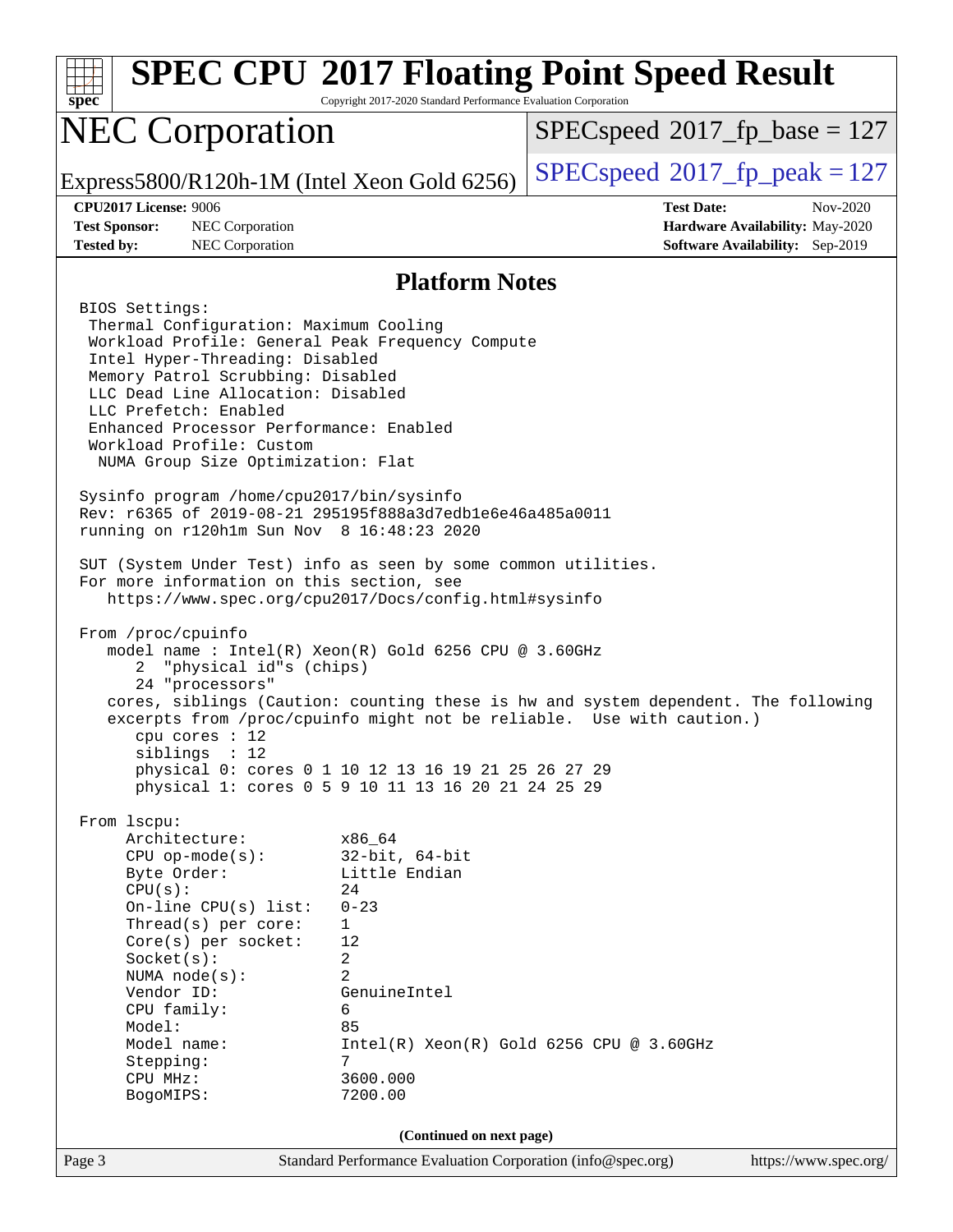**[spec](http://www.spec.org/) [SPEC CPU](http://www.spec.org/auto/cpu2017/Docs/result-fields.html#SPECCPU2017FloatingPointSpeedResult)[2017 Floating Point Speed Result](http://www.spec.org/auto/cpu2017/Docs/result-fields.html#SPECCPU2017FloatingPointSpeedResult)** Copyright 2017-2020 Standard Performance Evaluation Corporation NEC Corporation Express5800/R120h-1M (Intel Xeon Gold 6256) [SPECspeed](http://www.spec.org/auto/cpu2017/Docs/result-fields.html#SPECspeed2017fppeak)<sup>®</sup>[2017\\_fp\\_peak = 1](http://www.spec.org/auto/cpu2017/Docs/result-fields.html#SPECspeed2017fppeak)27  $SPEC speed$ <sup>®</sup> $2017$ \_fp\_base = 127 **[CPU2017 License:](http://www.spec.org/auto/cpu2017/Docs/result-fields.html#CPU2017License)** 9006 **[Test Date:](http://www.spec.org/auto/cpu2017/Docs/result-fields.html#TestDate)** Nov-2020 **[Test Sponsor:](http://www.spec.org/auto/cpu2017/Docs/result-fields.html#TestSponsor)** NEC Corporation **[Hardware Availability:](http://www.spec.org/auto/cpu2017/Docs/result-fields.html#HardwareAvailability)** May-2020 **[Tested by:](http://www.spec.org/auto/cpu2017/Docs/result-fields.html#Testedby)** NEC Corporation **[Software Availability:](http://www.spec.org/auto/cpu2017/Docs/result-fields.html#SoftwareAvailability)** Sep-2019 **[Platform Notes \(Continued\)](http://www.spec.org/auto/cpu2017/Docs/result-fields.html#PlatformNotes)** Virtualization: VT-x L1d cache: 32K L1i cache: 32K L2 cache: 1024K L3 cache: 33792K NUMA node0 CPU(s): 0-11 NUMA node1 CPU(s): 12-23 Flags: fpu vme de pse tsc msr pae mce cx8 apic sep mtrr pge mca cmov pat pse36 clflush dts acpi mmx fxsr sse sse2 ss ht tm pbe syscall nx pdpe1gb rdtscp lm constant\_tsc art arch\_perfmon pebs bts rep\_good nopl xtopology nonstop\_tsc aperfmperf eagerfpu pni pclmulqdq dtes64 monitor ds\_cpl vmx smx est tm2 ssse3 sdbg fma cx16 xtpr pdcm pcid dca sse4\_1 sse4\_2 x2apic movbe popcnt tsc\_deadline\_timer aes xsave avx f16c rdrand lahf\_lm abm 3dnowprefetch epb cat\_l3 cdp\_l3 invpcid\_single intel\_ppin intel\_pt ssbd mba ibrs ibpb stibp ibrs\_enhanced tpr\_shadow vnmi flexpriority ept vpid fsgsbase tsc\_adjust bmi1 hle avx2 smep bmi2 erms invpcid rtm cqm mpx rdt\_a avx512f avx512dq rdseed adx smap clflushopt clwb avx512cd avx512bw avx512vl xsaveopt xsavec xgetbv1 cqm\_llc cqm\_occup\_llc cqm\_mbm\_total cqm\_mbm\_local dtherm ida arat pln pts pku ospke avx512\_vnni md\_clear spec\_ctrl intel\_stibp flush\_l1d arch\_capabilities /proc/cpuinfo cache data cache size : 33792 KB From numactl --hardware WARNING: a numactl 'node' might or might not correspond to a physical chip. available: 2 nodes (0-1) node 0 cpus: 0 1 2 3 4 5 6 7 8 9 10 11 node 0 size: 196264 MB node 0 free: 191716 MB node 1 cpus: 12 13 14 15 16 17 18 19 20 21 22 23 node 1 size: 196607 MB node 1 free: 192045 MB node distances: node 0 1 0: 10 21 1: 21 10

 From /proc/meminfo MemTotal: 395925320 kB HugePages\_Total: 0 Hugepagesize: 2048 kB From /etc/\*release\* /etc/\*version\* os-release:

 NAME="Red Hat Enterprise Linux Server" VERSION="7.7 (Maipo)" ID="rhel"

**(Continued on next page)**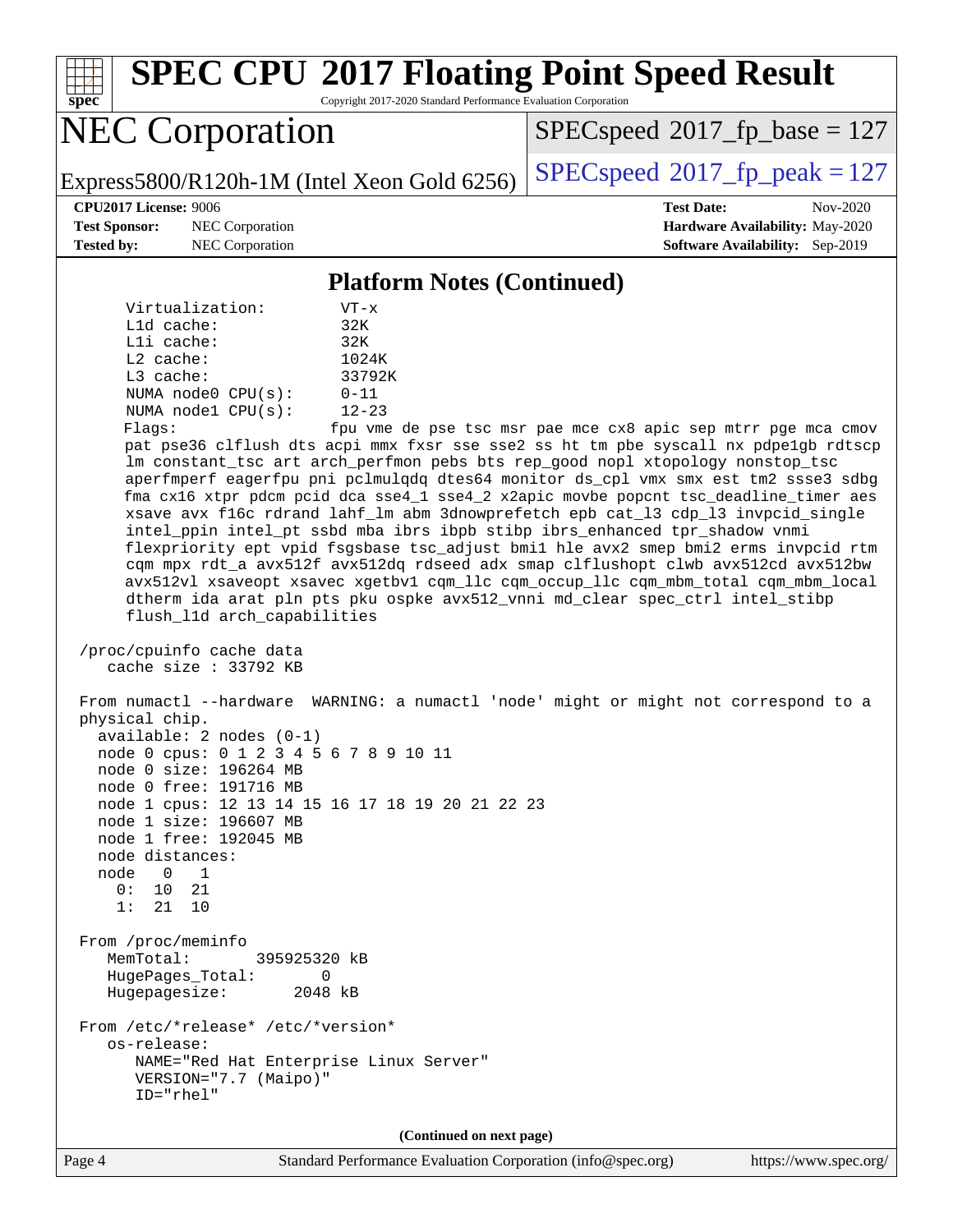**[spec](http://www.spec.org/) [SPEC CPU](http://www.spec.org/auto/cpu2017/Docs/result-fields.html#SPECCPU2017FloatingPointSpeedResult)[2017 Floating Point Speed Result](http://www.spec.org/auto/cpu2017/Docs/result-fields.html#SPECCPU2017FloatingPointSpeedResult)** Copyright 2017-2020 Standard Performance Evaluation Corporation NEC Corporation Express5800/R120h-1M (Intel Xeon Gold 6256) [SPECspeed](http://www.spec.org/auto/cpu2017/Docs/result-fields.html#SPECspeed2017fppeak)<sup>®</sup>[2017\\_fp\\_peak = 1](http://www.spec.org/auto/cpu2017/Docs/result-fields.html#SPECspeed2017fppeak)27  $SPEC speed$ <sup>®</sup> $2017$ \_fp\_base = 127 **[CPU2017 License:](http://www.spec.org/auto/cpu2017/Docs/result-fields.html#CPU2017License)** 9006 **[Test Date:](http://www.spec.org/auto/cpu2017/Docs/result-fields.html#TestDate)** Nov-2020 **[Test Sponsor:](http://www.spec.org/auto/cpu2017/Docs/result-fields.html#TestSponsor)** NEC Corporation **[Hardware Availability:](http://www.spec.org/auto/cpu2017/Docs/result-fields.html#HardwareAvailability)** May-2020 **[Tested by:](http://www.spec.org/auto/cpu2017/Docs/result-fields.html#Testedby)** NEC Corporation **[Software Availability:](http://www.spec.org/auto/cpu2017/Docs/result-fields.html#SoftwareAvailability)** Sep-2019 **[Platform Notes \(Continued\)](http://www.spec.org/auto/cpu2017/Docs/result-fields.html#PlatformNotes)** ID\_LIKE="fedora" VARIANT="Server" VARIANT\_ID="server" VERSION\_ID="7.7" PRETTY\_NAME="Red Hat Enterprise Linux Server 7.7 (Maipo)" redhat-release: Red Hat Enterprise Linux Server release 7.7 (Maipo) system-release: Red Hat Enterprise Linux Server release 7.7 (Maipo) system-release-cpe: cpe:/o:redhat:enterprise\_linux:7.7:ga:server uname -a: Linux r120h1m 3.10.0-1062.1.1.el7.x86\_64 #1 SMP Tue Aug 13 18:39:59 UTC 2019 x86\_64 x86\_64 x86\_64 GNU/Linux Kernel self-reported vulnerability status: CVE-2018-3620 (L1 Terminal Fault): Not affected Microarchitectural Data Sampling: Not affected CVE-2017-5754 (Meltdown): Not affected CVE-2018-3639 (Speculative Store Bypass): Mitigation: Speculative Store Bypass disabled via prctl and seccomp CVE-2017-5753 (Spectre variant 1): Mitigation: Load fences, usercopy/swapgs barriers and \_\_user pointer sanitization CVE-2017-5715 (Spectre variant 2): Mitigation: Full retpoline, IBPB run-level 3 Nov 8 16:42 SPEC is set to: /home/cpu2017 Filesystem Type Size Used Avail Use% Mounted on /dev/sda3 ext4 908G 232G 630G 27% / From /sys/devices/virtual/dmi/id BIOS: NEC U32 03/09/2020 Vendor: NEC Product: Express5800/R120h-1M Serial: JPN0084094 Additional information from dmidecode follows. WARNING: Use caution when you interpret this section. The 'dmidecode' program reads system data which is "intended to allow hardware to be accurately determined", but the intent may not be met, as there are frequent changes to hardware, firmware, and the "DMTF SMBIOS" standard. Memory: 24x HPE P03050-091 16 GB 2 rank 2933 (End of data from sysinfo program)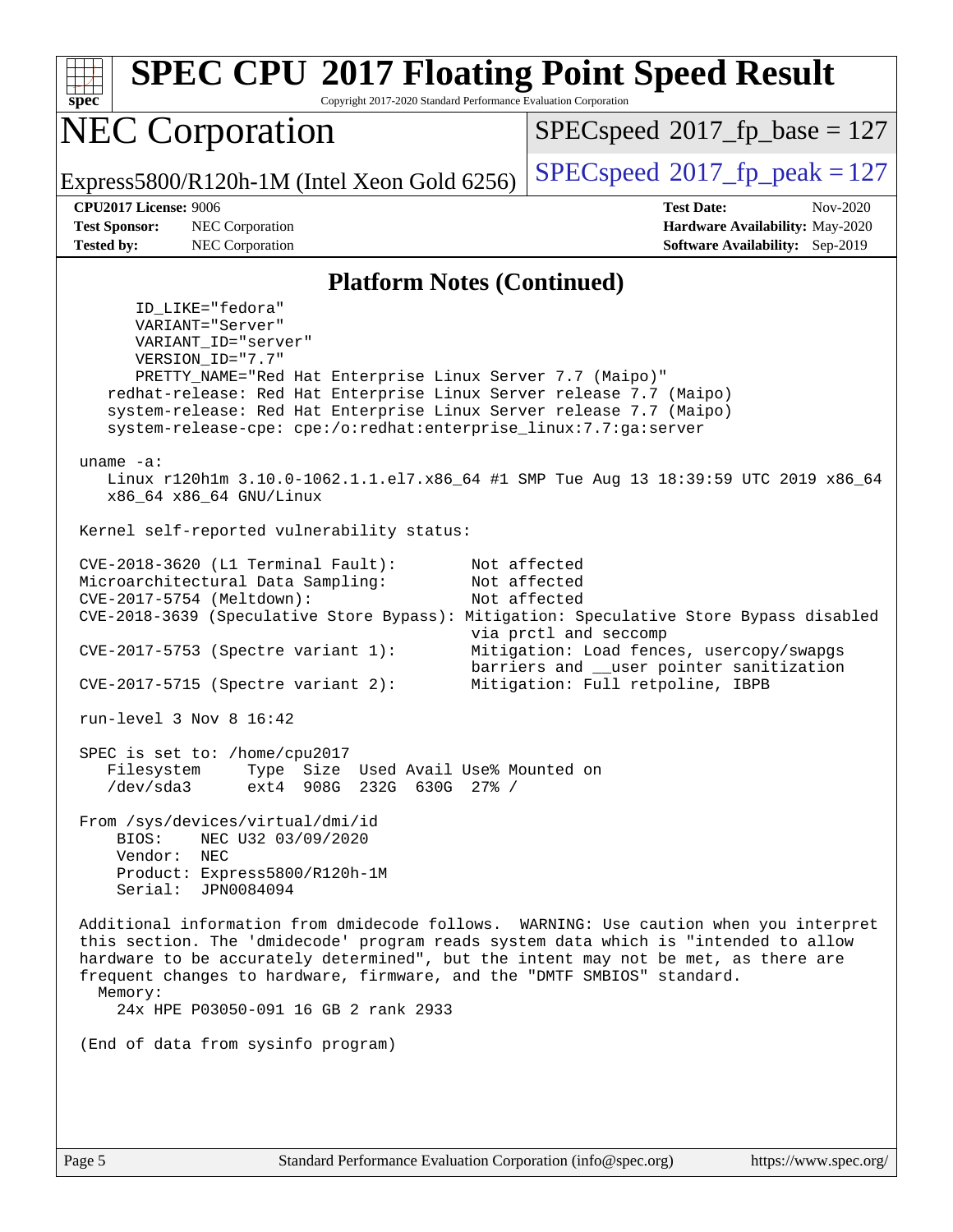| <b>NEC Corporation</b>                                                                                                                                                                                                                                                                                                                                                                                                                                                                                                                                                 | $SPEC speed^{\circ}2017$ fp base = 127                                                                                                      |  |  |  |
|------------------------------------------------------------------------------------------------------------------------------------------------------------------------------------------------------------------------------------------------------------------------------------------------------------------------------------------------------------------------------------------------------------------------------------------------------------------------------------------------------------------------------------------------------------------------|---------------------------------------------------------------------------------------------------------------------------------------------|--|--|--|
| Express5800/R120h-1M (Intel Xeon Gold 6256)                                                                                                                                                                                                                                                                                                                                                                                                                                                                                                                            | $SPEC speed^{\circ}2017$ _fp_peak = 127                                                                                                     |  |  |  |
| <b>CPU2017 License: 9006</b><br><b>Test Sponsor:</b><br><b>NEC</b> Corporation<br>NEC Corporation<br><b>Tested by:</b>                                                                                                                                                                                                                                                                                                                                                                                                                                                 | <b>Test Date:</b><br>Nov-2020<br>Hardware Availability: May-2020<br>Software Availability: Sep-2019                                         |  |  |  |
| <b>Compiler Version Notes</b>                                                                                                                                                                                                                                                                                                                                                                                                                                                                                                                                          |                                                                                                                                             |  |  |  |
| 619.1bm_s(base, peak) 638.imagick_s(base, peak)<br>С<br>644.nab_s(base, peak)                                                                                                                                                                                                                                                                                                                                                                                                                                                                                          | :====================                                                                                                                       |  |  |  |
| Intel(R) C Intel(R) 64 Compiler for applications running on Intel(R) 64,<br>Version 19.0.4.227 Build 20190416<br>Copyright (C) 1985-2019 Intel Corporation. All rights reserved.                                                                                                                                                                                                                                                                                                                                                                                       |                                                                                                                                             |  |  |  |
| $C++$ , C, Fortran   607.cactuBSSN_s(base, peak)                                                                                                                                                                                                                                                                                                                                                                                                                                                                                                                       |                                                                                                                                             |  |  |  |
| Intel(R) $C++$ Intel(R) 64 Compiler for applications running on Intel(R) 64,<br>Version 19.0.4.227 Build 20190416<br>Copyright (C) 1985-2019 Intel Corporation. All rights reserved.<br>$Intel(R)$ C Intel(R) 64 Compiler for applications running on Intel(R) 64,<br>Version 19.0.4.227 Build 20190416<br>Copyright (C) 1985-2019 Intel Corporation. All rights reserved.<br>$Intel(R)$ Fortran Intel(R) 64 Compiler for applications running on Intel(R)<br>64, Version 19.0.4.227 Build 20190416<br>Copyright (C) 1985-2019 Intel Corporation. All rights reserved. |                                                                                                                                             |  |  |  |
| 603.bwaves_s(base, peak) 649.fotonik3d_s(base, peak)<br>Fortran<br>654.roms_s(base, peak)                                                                                                                                                                                                                                                                                                                                                                                                                                                                              |                                                                                                                                             |  |  |  |
| $Intel(R)$ Fortran Intel(R) 64 Compiler for applications running on Intel(R)<br>64, Version 19.0.4.227 Build 20190416<br>Copyright (C) 1985-2019 Intel Corporation. All rights reserved.<br>----------------------                                                                                                                                                                                                                                                                                                                                                     |                                                                                                                                             |  |  |  |
| 621.wrf_s(base, peak) 627.cam4_s(base, peak)<br>Fortran, C<br>$  628.pop2_s(base, peak)$                                                                                                                                                                                                                                                                                                                                                                                                                                                                               |                                                                                                                                             |  |  |  |
| $Intel(R)$ Fortran Intel(R) 64 Compiler for applications running on Intel(R)<br>64, Version 19.0.4.227 Build 20190416                                                                                                                                                                                                                                                                                                                                                                                                                                                  | Copyright (C) 1985-2019 Intel Corporation. All rights reserved.<br>Intel(R) C Intel(R) 64 Compiler for applications running on Intel(R) 64, |  |  |  |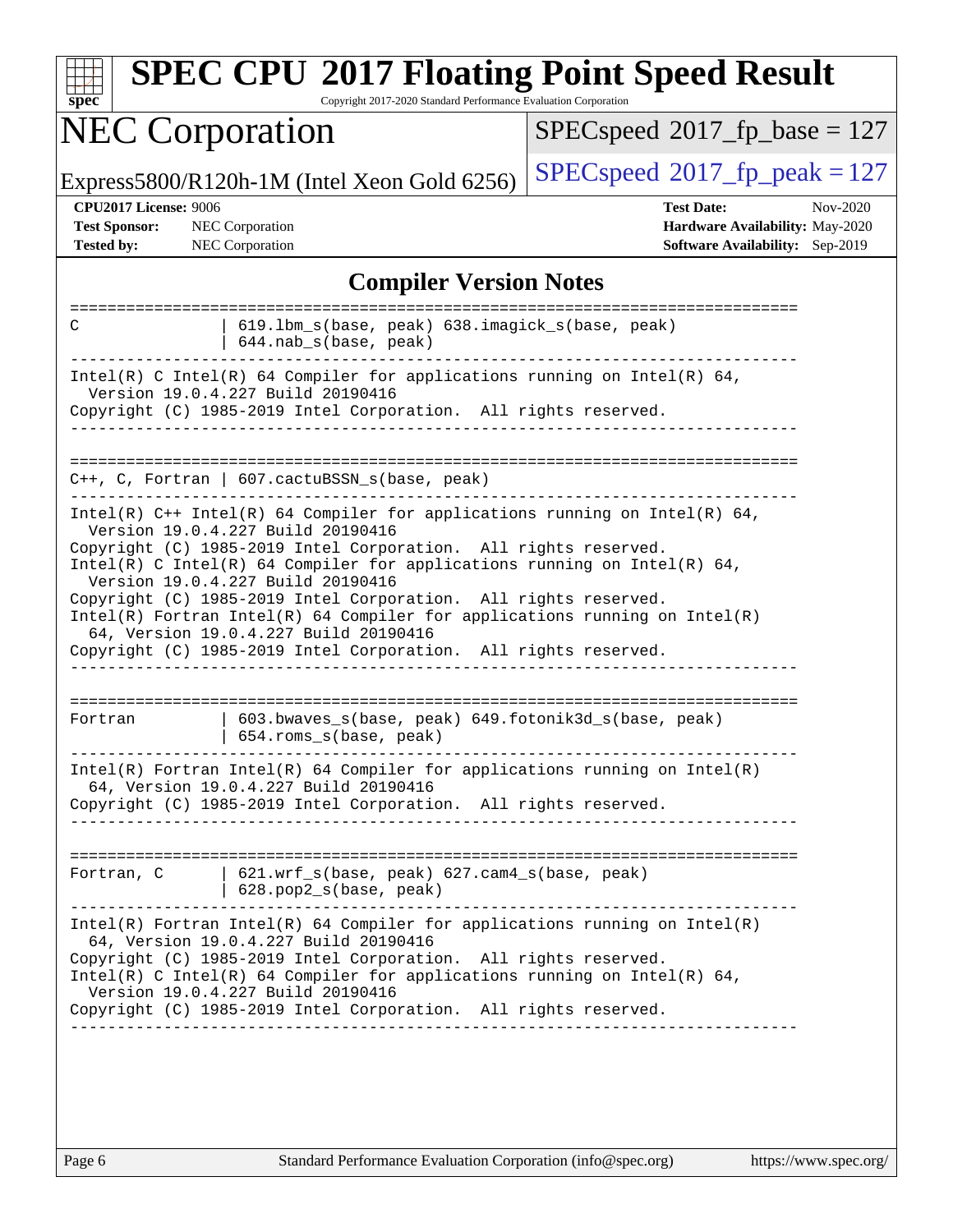

# **[SPEC CPU](http://www.spec.org/auto/cpu2017/Docs/result-fields.html#SPECCPU2017FloatingPointSpeedResult)[2017 Floating Point Speed Result](http://www.spec.org/auto/cpu2017/Docs/result-fields.html#SPECCPU2017FloatingPointSpeedResult)**

Copyright 2017-2020 Standard Performance Evaluation Corporation

# NEC Corporation

[SPECspeed](http://www.spec.org/auto/cpu2017/Docs/result-fields.html#SPECspeed2017fpbase)<sup>®</sup>2017 fp base = 127

Express5800/R120h-1M (Intel Xeon Gold 6256) [SPECspeed](http://www.spec.org/auto/cpu2017/Docs/result-fields.html#SPECspeed2017fppeak)<sup>®</sup>[2017\\_fp\\_peak = 1](http://www.spec.org/auto/cpu2017/Docs/result-fields.html#SPECspeed2017fppeak)27

**[Test Sponsor:](http://www.spec.org/auto/cpu2017/Docs/result-fields.html#TestSponsor)** NEC Corporation **[Hardware Availability:](http://www.spec.org/auto/cpu2017/Docs/result-fields.html#HardwareAvailability)** May-2020 **[Tested by:](http://www.spec.org/auto/cpu2017/Docs/result-fields.html#Testedby)** NEC Corporation **[Software Availability:](http://www.spec.org/auto/cpu2017/Docs/result-fields.html#SoftwareAvailability)** Sep-2019

**[CPU2017 License:](http://www.spec.org/auto/cpu2017/Docs/result-fields.html#CPU2017License)** 9006 **[Test Date:](http://www.spec.org/auto/cpu2017/Docs/result-fields.html#TestDate)** Nov-2020

#### **[Base Compiler Invocation](http://www.spec.org/auto/cpu2017/Docs/result-fields.html#BaseCompilerInvocation)**

[C benchmarks:](http://www.spec.org/auto/cpu2017/Docs/result-fields.html#Cbenchmarks) [icc -m64 -std=c11](http://www.spec.org/cpu2017/results/res2020q4/cpu2017-20201109-24352.flags.html#user_CCbase_intel_icc_64bit_c11_33ee0cdaae7deeeab2a9725423ba97205ce30f63b9926c2519791662299b76a0318f32ddfffdc46587804de3178b4f9328c46fa7c2b0cd779d7a61945c91cd35)

[Fortran benchmarks](http://www.spec.org/auto/cpu2017/Docs/result-fields.html#Fortranbenchmarks): [ifort -m64](http://www.spec.org/cpu2017/results/res2020q4/cpu2017-20201109-24352.flags.html#user_FCbase_intel_ifort_64bit_24f2bb282fbaeffd6157abe4f878425411749daecae9a33200eee2bee2fe76f3b89351d69a8130dd5949958ce389cf37ff59a95e7a40d588e8d3a57e0c3fd751)

[Benchmarks using both Fortran and C:](http://www.spec.org/auto/cpu2017/Docs/result-fields.html#BenchmarksusingbothFortranandC) [ifort -m64](http://www.spec.org/cpu2017/results/res2020q4/cpu2017-20201109-24352.flags.html#user_CC_FCbase_intel_ifort_64bit_24f2bb282fbaeffd6157abe4f878425411749daecae9a33200eee2bee2fe76f3b89351d69a8130dd5949958ce389cf37ff59a95e7a40d588e8d3a57e0c3fd751) [icc -m64 -std=c11](http://www.spec.org/cpu2017/results/res2020q4/cpu2017-20201109-24352.flags.html#user_CC_FCbase_intel_icc_64bit_c11_33ee0cdaae7deeeab2a9725423ba97205ce30f63b9926c2519791662299b76a0318f32ddfffdc46587804de3178b4f9328c46fa7c2b0cd779d7a61945c91cd35)

[Benchmarks using Fortran, C, and C++:](http://www.spec.org/auto/cpu2017/Docs/result-fields.html#BenchmarksusingFortranCandCXX) [icpc -m64](http://www.spec.org/cpu2017/results/res2020q4/cpu2017-20201109-24352.flags.html#user_CC_CXX_FCbase_intel_icpc_64bit_4ecb2543ae3f1412ef961e0650ca070fec7b7afdcd6ed48761b84423119d1bf6bdf5cad15b44d48e7256388bc77273b966e5eb805aefd121eb22e9299b2ec9d9) [icc -m64 -std=c11](http://www.spec.org/cpu2017/results/res2020q4/cpu2017-20201109-24352.flags.html#user_CC_CXX_FCbase_intel_icc_64bit_c11_33ee0cdaae7deeeab2a9725423ba97205ce30f63b9926c2519791662299b76a0318f32ddfffdc46587804de3178b4f9328c46fa7c2b0cd779d7a61945c91cd35) [ifort -m64](http://www.spec.org/cpu2017/results/res2020q4/cpu2017-20201109-24352.flags.html#user_CC_CXX_FCbase_intel_ifort_64bit_24f2bb282fbaeffd6157abe4f878425411749daecae9a33200eee2bee2fe76f3b89351d69a8130dd5949958ce389cf37ff59a95e7a40d588e8d3a57e0c3fd751)

#### **[Base Portability Flags](http://www.spec.org/auto/cpu2017/Docs/result-fields.html#BasePortabilityFlags)**

 603.bwaves\_s: [-DSPEC\\_LP64](http://www.spec.org/cpu2017/results/res2020q4/cpu2017-20201109-24352.flags.html#suite_basePORTABILITY603_bwaves_s_DSPEC_LP64) 607.cactuBSSN\_s: [-DSPEC\\_LP64](http://www.spec.org/cpu2017/results/res2020q4/cpu2017-20201109-24352.flags.html#suite_basePORTABILITY607_cactuBSSN_s_DSPEC_LP64) 619.lbm\_s: [-DSPEC\\_LP64](http://www.spec.org/cpu2017/results/res2020q4/cpu2017-20201109-24352.flags.html#suite_basePORTABILITY619_lbm_s_DSPEC_LP64) 621.wrf\_s: [-DSPEC\\_LP64](http://www.spec.org/cpu2017/results/res2020q4/cpu2017-20201109-24352.flags.html#suite_basePORTABILITY621_wrf_s_DSPEC_LP64) [-DSPEC\\_CASE\\_FLAG](http://www.spec.org/cpu2017/results/res2020q4/cpu2017-20201109-24352.flags.html#b621.wrf_s_baseCPORTABILITY_DSPEC_CASE_FLAG) [-convert big\\_endian](http://www.spec.org/cpu2017/results/res2020q4/cpu2017-20201109-24352.flags.html#user_baseFPORTABILITY621_wrf_s_convert_big_endian_c3194028bc08c63ac5d04de18c48ce6d347e4e562e8892b8bdbdc0214820426deb8554edfa529a3fb25a586e65a3d812c835984020483e7e73212c4d31a38223) 627.cam4\_s: [-DSPEC\\_LP64](http://www.spec.org/cpu2017/results/res2020q4/cpu2017-20201109-24352.flags.html#suite_basePORTABILITY627_cam4_s_DSPEC_LP64) [-DSPEC\\_CASE\\_FLAG](http://www.spec.org/cpu2017/results/res2020q4/cpu2017-20201109-24352.flags.html#b627.cam4_s_baseCPORTABILITY_DSPEC_CASE_FLAG) 628.pop2\_s: [-DSPEC\\_LP64](http://www.spec.org/cpu2017/results/res2020q4/cpu2017-20201109-24352.flags.html#suite_basePORTABILITY628_pop2_s_DSPEC_LP64) [-DSPEC\\_CASE\\_FLAG](http://www.spec.org/cpu2017/results/res2020q4/cpu2017-20201109-24352.flags.html#b628.pop2_s_baseCPORTABILITY_DSPEC_CASE_FLAG) [-convert big\\_endian](http://www.spec.org/cpu2017/results/res2020q4/cpu2017-20201109-24352.flags.html#user_baseFPORTABILITY628_pop2_s_convert_big_endian_c3194028bc08c63ac5d04de18c48ce6d347e4e562e8892b8bdbdc0214820426deb8554edfa529a3fb25a586e65a3d812c835984020483e7e73212c4d31a38223) [-assume byterecl](http://www.spec.org/cpu2017/results/res2020q4/cpu2017-20201109-24352.flags.html#user_baseFPORTABILITY628_pop2_s_assume_byterecl_7e47d18b9513cf18525430bbf0f2177aa9bf368bc7a059c09b2c06a34b53bd3447c950d3f8d6c70e3faf3a05c8557d66a5798b567902e8849adc142926523472) 638.imagick\_s: [-DSPEC\\_LP64](http://www.spec.org/cpu2017/results/res2020q4/cpu2017-20201109-24352.flags.html#suite_basePORTABILITY638_imagick_s_DSPEC_LP64) 644.nab\_s: [-DSPEC\\_LP64](http://www.spec.org/cpu2017/results/res2020q4/cpu2017-20201109-24352.flags.html#suite_basePORTABILITY644_nab_s_DSPEC_LP64) 649.fotonik3d\_s: [-DSPEC\\_LP64](http://www.spec.org/cpu2017/results/res2020q4/cpu2017-20201109-24352.flags.html#suite_basePORTABILITY649_fotonik3d_s_DSPEC_LP64) 654.roms\_s: [-DSPEC\\_LP64](http://www.spec.org/cpu2017/results/res2020q4/cpu2017-20201109-24352.flags.html#suite_basePORTABILITY654_roms_s_DSPEC_LP64)

### **[Base Optimization Flags](http://www.spec.org/auto/cpu2017/Docs/result-fields.html#BaseOptimizationFlags)**

#### [C benchmarks](http://www.spec.org/auto/cpu2017/Docs/result-fields.html#Cbenchmarks): [-xCORE-AVX512](http://www.spec.org/cpu2017/results/res2020q4/cpu2017-20201109-24352.flags.html#user_CCbase_f-xCORE-AVX512) [-ipo](http://www.spec.org/cpu2017/results/res2020q4/cpu2017-20201109-24352.flags.html#user_CCbase_f-ipo) [-O3](http://www.spec.org/cpu2017/results/res2020q4/cpu2017-20201109-24352.flags.html#user_CCbase_f-O3) [-no-prec-div](http://www.spec.org/cpu2017/results/res2020q4/cpu2017-20201109-24352.flags.html#user_CCbase_f-no-prec-div) [-qopt-prefetch](http://www.spec.org/cpu2017/results/res2020q4/cpu2017-20201109-24352.flags.html#user_CCbase_f-qopt-prefetch) [-ffinite-math-only](http://www.spec.org/cpu2017/results/res2020q4/cpu2017-20201109-24352.flags.html#user_CCbase_f_finite_math_only_cb91587bd2077682c4b38af759c288ed7c732db004271a9512da14a4f8007909a5f1427ecbf1a0fb78ff2a814402c6114ac565ca162485bbcae155b5e4258871) [-qopt-mem-layout-trans=4](http://www.spec.org/cpu2017/results/res2020q4/cpu2017-20201109-24352.flags.html#user_CCbase_f-qopt-mem-layout-trans_fa39e755916c150a61361b7846f310bcdf6f04e385ef281cadf3647acec3f0ae266d1a1d22d972a7087a248fd4e6ca390a3634700869573d231a252c784941a8) [-qopenmp](http://www.spec.org/cpu2017/results/res2020q4/cpu2017-20201109-24352.flags.html#user_CCbase_qopenmp_16be0c44f24f464004c6784a7acb94aca937f053568ce72f94b139a11c7c168634a55f6653758ddd83bcf7b8463e8028bb0b48b77bcddc6b78d5d95bb1df2967) [-DSPEC\\_OPENMP](http://www.spec.org/cpu2017/results/res2020q4/cpu2017-20201109-24352.flags.html#suite_CCbase_DSPEC_OPENMP) [Fortran benchmarks](http://www.spec.org/auto/cpu2017/Docs/result-fields.html#Fortranbenchmarks): -DSPEC OPENMP [-xCORE-AVX512](http://www.spec.org/cpu2017/results/res2020q4/cpu2017-20201109-24352.flags.html#user_FCbase_f-xCORE-AVX512) [-ipo](http://www.spec.org/cpu2017/results/res2020q4/cpu2017-20201109-24352.flags.html#user_FCbase_f-ipo) [-O3](http://www.spec.org/cpu2017/results/res2020q4/cpu2017-20201109-24352.flags.html#user_FCbase_f-O3) [-no-prec-div](http://www.spec.org/cpu2017/results/res2020q4/cpu2017-20201109-24352.flags.html#user_FCbase_f-no-prec-div) [-qopt-prefetch](http://www.spec.org/cpu2017/results/res2020q4/cpu2017-20201109-24352.flags.html#user_FCbase_f-qopt-prefetch) [-ffinite-math-only](http://www.spec.org/cpu2017/results/res2020q4/cpu2017-20201109-24352.flags.html#user_FCbase_f_finite_math_only_cb91587bd2077682c4b38af759c288ed7c732db004271a9512da14a4f8007909a5f1427ecbf1a0fb78ff2a814402c6114ac565ca162485bbcae155b5e4258871) [-qopt-mem-layout-trans=4](http://www.spec.org/cpu2017/results/res2020q4/cpu2017-20201109-24352.flags.html#user_FCbase_f-qopt-mem-layout-trans_fa39e755916c150a61361b7846f310bcdf6f04e385ef281cadf3647acec3f0ae266d1a1d22d972a7087a248fd4e6ca390a3634700869573d231a252c784941a8) [-qopenmp](http://www.spec.org/cpu2017/results/res2020q4/cpu2017-20201109-24352.flags.html#user_FCbase_qopenmp_16be0c44f24f464004c6784a7acb94aca937f053568ce72f94b139a11c7c168634a55f6653758ddd83bcf7b8463e8028bb0b48b77bcddc6b78d5d95bb1df2967) [-nostandard-realloc-lhs](http://www.spec.org/cpu2017/results/res2020q4/cpu2017-20201109-24352.flags.html#user_FCbase_f_2003_std_realloc_82b4557e90729c0f113870c07e44d33d6f5a304b4f63d4c15d2d0f1fab99f5daaed73bdb9275d9ae411527f28b936061aa8b9c8f2d63842963b95c9dd6426b8a) [Benchmarks using both Fortran and C](http://www.spec.org/auto/cpu2017/Docs/result-fields.html#BenchmarksusingbothFortranandC): [-xCORE-AVX512](http://www.spec.org/cpu2017/results/res2020q4/cpu2017-20201109-24352.flags.html#user_CC_FCbase_f-xCORE-AVX512) [-ipo](http://www.spec.org/cpu2017/results/res2020q4/cpu2017-20201109-24352.flags.html#user_CC_FCbase_f-ipo) [-O3](http://www.spec.org/cpu2017/results/res2020q4/cpu2017-20201109-24352.flags.html#user_CC_FCbase_f-O3) [-no-prec-div](http://www.spec.org/cpu2017/results/res2020q4/cpu2017-20201109-24352.flags.html#user_CC_FCbase_f-no-prec-div) [-qopt-prefetch](http://www.spec.org/cpu2017/results/res2020q4/cpu2017-20201109-24352.flags.html#user_CC_FCbase_f-qopt-prefetch) [-ffinite-math-only](http://www.spec.org/cpu2017/results/res2020q4/cpu2017-20201109-24352.flags.html#user_CC_FCbase_f_finite_math_only_cb91587bd2077682c4b38af759c288ed7c732db004271a9512da14a4f8007909a5f1427ecbf1a0fb78ff2a814402c6114ac565ca162485bbcae155b5e4258871) [-qopt-mem-layout-trans=4](http://www.spec.org/cpu2017/results/res2020q4/cpu2017-20201109-24352.flags.html#user_CC_FCbase_f-qopt-mem-layout-trans_fa39e755916c150a61361b7846f310bcdf6f04e385ef281cadf3647acec3f0ae266d1a1d22d972a7087a248fd4e6ca390a3634700869573d231a252c784941a8) [-qopenmp](http://www.spec.org/cpu2017/results/res2020q4/cpu2017-20201109-24352.flags.html#user_CC_FCbase_qopenmp_16be0c44f24f464004c6784a7acb94aca937f053568ce72f94b139a11c7c168634a55f6653758ddd83bcf7b8463e8028bb0b48b77bcddc6b78d5d95bb1df2967) [-DSPEC\\_OPENMP](http://www.spec.org/cpu2017/results/res2020q4/cpu2017-20201109-24352.flags.html#suite_CC_FCbase_DSPEC_OPENMP) [-nostandard-realloc-lhs](http://www.spec.org/cpu2017/results/res2020q4/cpu2017-20201109-24352.flags.html#user_CC_FCbase_f_2003_std_realloc_82b4557e90729c0f113870c07e44d33d6f5a304b4f63d4c15d2d0f1fab99f5daaed73bdb9275d9ae411527f28b936061aa8b9c8f2d63842963b95c9dd6426b8a) **(Continued on next page)**

Page 7 Standard Performance Evaluation Corporation [\(info@spec.org\)](mailto:info@spec.org) <https://www.spec.org/>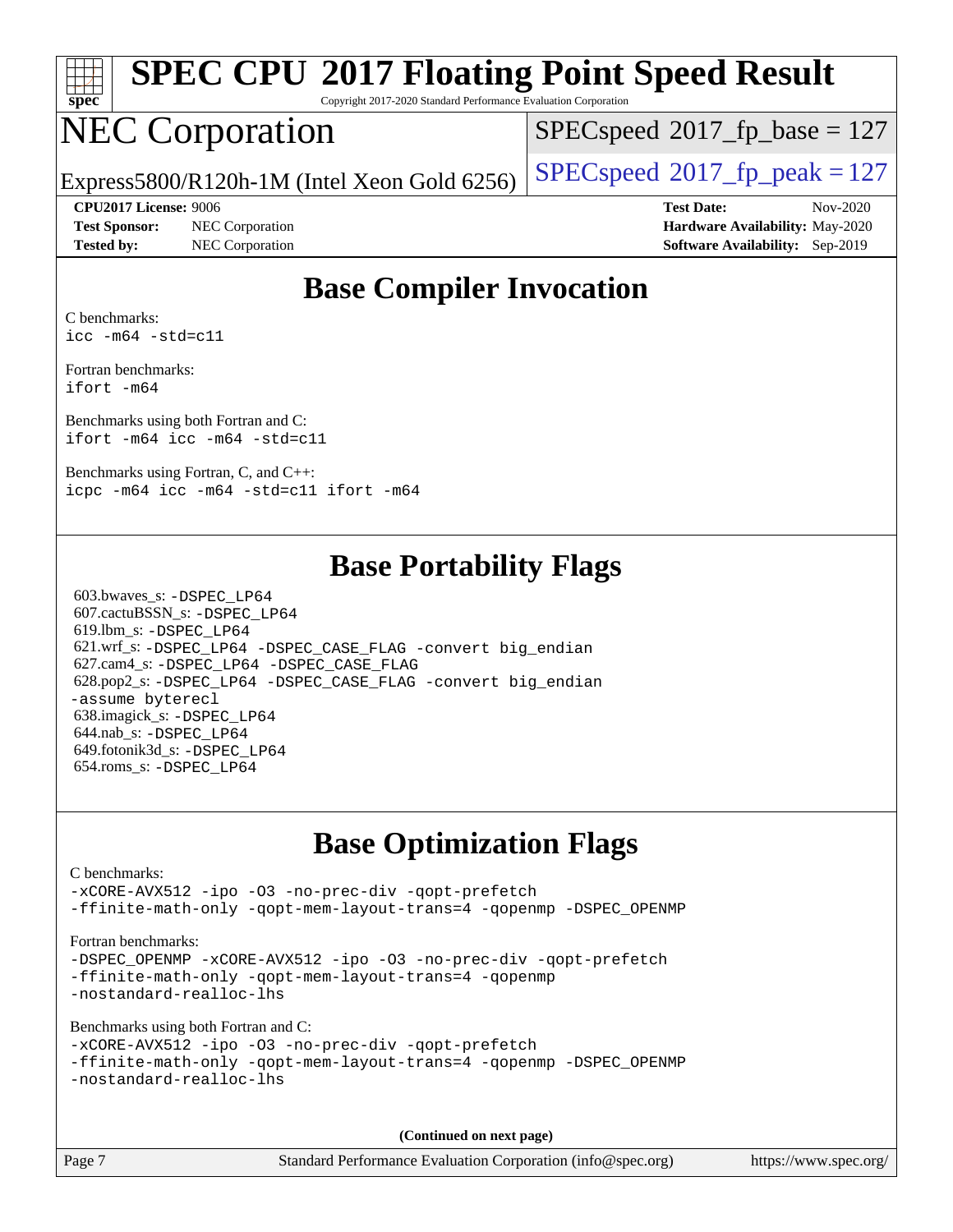

# **[SPEC CPU](http://www.spec.org/auto/cpu2017/Docs/result-fields.html#SPECCPU2017FloatingPointSpeedResult)[2017 Floating Point Speed Result](http://www.spec.org/auto/cpu2017/Docs/result-fields.html#SPECCPU2017FloatingPointSpeedResult)**

Copyright 2017-2020 Standard Performance Evaluation Corporation

# NEC Corporation

[SPECspeed](http://www.spec.org/auto/cpu2017/Docs/result-fields.html#SPECspeed2017fpbase)<sup>®</sup>2017 fp base = 127

Express5800/R120h-1M (Intel Xeon Gold 6256) [SPECspeed](http://www.spec.org/auto/cpu2017/Docs/result-fields.html#SPECspeed2017fppeak)<sup>®</sup>[2017\\_fp\\_peak = 1](http://www.spec.org/auto/cpu2017/Docs/result-fields.html#SPECspeed2017fppeak)27

**[Test Sponsor:](http://www.spec.org/auto/cpu2017/Docs/result-fields.html#TestSponsor)** NEC Corporation **[Hardware Availability:](http://www.spec.org/auto/cpu2017/Docs/result-fields.html#HardwareAvailability)** May-2020 **[Tested by:](http://www.spec.org/auto/cpu2017/Docs/result-fields.html#Testedby)** NEC Corporation **[Software Availability:](http://www.spec.org/auto/cpu2017/Docs/result-fields.html#SoftwareAvailability)** Sep-2019

**[CPU2017 License:](http://www.spec.org/auto/cpu2017/Docs/result-fields.html#CPU2017License)** 9006 **[Test Date:](http://www.spec.org/auto/cpu2017/Docs/result-fields.html#TestDate)** Nov-2020

## **[Base Optimization Flags \(Continued\)](http://www.spec.org/auto/cpu2017/Docs/result-fields.html#BaseOptimizationFlags)**

[Benchmarks using Fortran, C, and C++:](http://www.spec.org/auto/cpu2017/Docs/result-fields.html#BenchmarksusingFortranCandCXX)

[-xCORE-AVX512](http://www.spec.org/cpu2017/results/res2020q4/cpu2017-20201109-24352.flags.html#user_CC_CXX_FCbase_f-xCORE-AVX512) [-ipo](http://www.spec.org/cpu2017/results/res2020q4/cpu2017-20201109-24352.flags.html#user_CC_CXX_FCbase_f-ipo) [-O3](http://www.spec.org/cpu2017/results/res2020q4/cpu2017-20201109-24352.flags.html#user_CC_CXX_FCbase_f-O3) [-no-prec-div](http://www.spec.org/cpu2017/results/res2020q4/cpu2017-20201109-24352.flags.html#user_CC_CXX_FCbase_f-no-prec-div) [-qopt-prefetch](http://www.spec.org/cpu2017/results/res2020q4/cpu2017-20201109-24352.flags.html#user_CC_CXX_FCbase_f-qopt-prefetch)

[-ffinite-math-only](http://www.spec.org/cpu2017/results/res2020q4/cpu2017-20201109-24352.flags.html#user_CC_CXX_FCbase_f_finite_math_only_cb91587bd2077682c4b38af759c288ed7c732db004271a9512da14a4f8007909a5f1427ecbf1a0fb78ff2a814402c6114ac565ca162485bbcae155b5e4258871) [-qopt-mem-layout-trans=4](http://www.spec.org/cpu2017/results/res2020q4/cpu2017-20201109-24352.flags.html#user_CC_CXX_FCbase_f-qopt-mem-layout-trans_fa39e755916c150a61361b7846f310bcdf6f04e385ef281cadf3647acec3f0ae266d1a1d22d972a7087a248fd4e6ca390a3634700869573d231a252c784941a8) [-qopenmp](http://www.spec.org/cpu2017/results/res2020q4/cpu2017-20201109-24352.flags.html#user_CC_CXX_FCbase_qopenmp_16be0c44f24f464004c6784a7acb94aca937f053568ce72f94b139a11c7c168634a55f6653758ddd83bcf7b8463e8028bb0b48b77bcddc6b78d5d95bb1df2967) [-DSPEC\\_OPENMP](http://www.spec.org/cpu2017/results/res2020q4/cpu2017-20201109-24352.flags.html#suite_CC_CXX_FCbase_DSPEC_OPENMP) [-nostandard-realloc-lhs](http://www.spec.org/cpu2017/results/res2020q4/cpu2017-20201109-24352.flags.html#user_CC_CXX_FCbase_f_2003_std_realloc_82b4557e90729c0f113870c07e44d33d6f5a304b4f63d4c15d2d0f1fab99f5daaed73bdb9275d9ae411527f28b936061aa8b9c8f2d63842963b95c9dd6426b8a)

## **[Peak Compiler Invocation](http://www.spec.org/auto/cpu2017/Docs/result-fields.html#PeakCompilerInvocation)**

[C benchmarks](http://www.spec.org/auto/cpu2017/Docs/result-fields.html#Cbenchmarks): [icc -m64 -std=c11](http://www.spec.org/cpu2017/results/res2020q4/cpu2017-20201109-24352.flags.html#user_CCpeak_intel_icc_64bit_c11_33ee0cdaae7deeeab2a9725423ba97205ce30f63b9926c2519791662299b76a0318f32ddfffdc46587804de3178b4f9328c46fa7c2b0cd779d7a61945c91cd35)

[Fortran benchmarks](http://www.spec.org/auto/cpu2017/Docs/result-fields.html#Fortranbenchmarks): [ifort -m64](http://www.spec.org/cpu2017/results/res2020q4/cpu2017-20201109-24352.flags.html#user_FCpeak_intel_ifort_64bit_24f2bb282fbaeffd6157abe4f878425411749daecae9a33200eee2bee2fe76f3b89351d69a8130dd5949958ce389cf37ff59a95e7a40d588e8d3a57e0c3fd751)

[Benchmarks using both Fortran and C](http://www.spec.org/auto/cpu2017/Docs/result-fields.html#BenchmarksusingbothFortranandC): [ifort -m64](http://www.spec.org/cpu2017/results/res2020q4/cpu2017-20201109-24352.flags.html#user_CC_FCpeak_intel_ifort_64bit_24f2bb282fbaeffd6157abe4f878425411749daecae9a33200eee2bee2fe76f3b89351d69a8130dd5949958ce389cf37ff59a95e7a40d588e8d3a57e0c3fd751) [icc -m64 -std=c11](http://www.spec.org/cpu2017/results/res2020q4/cpu2017-20201109-24352.flags.html#user_CC_FCpeak_intel_icc_64bit_c11_33ee0cdaae7deeeab2a9725423ba97205ce30f63b9926c2519791662299b76a0318f32ddfffdc46587804de3178b4f9328c46fa7c2b0cd779d7a61945c91cd35)

[Benchmarks using Fortran, C, and C++:](http://www.spec.org/auto/cpu2017/Docs/result-fields.html#BenchmarksusingFortranCandCXX) [icpc -m64](http://www.spec.org/cpu2017/results/res2020q4/cpu2017-20201109-24352.flags.html#user_CC_CXX_FCpeak_intel_icpc_64bit_4ecb2543ae3f1412ef961e0650ca070fec7b7afdcd6ed48761b84423119d1bf6bdf5cad15b44d48e7256388bc77273b966e5eb805aefd121eb22e9299b2ec9d9) [icc -m64 -std=c11](http://www.spec.org/cpu2017/results/res2020q4/cpu2017-20201109-24352.flags.html#user_CC_CXX_FCpeak_intel_icc_64bit_c11_33ee0cdaae7deeeab2a9725423ba97205ce30f63b9926c2519791662299b76a0318f32ddfffdc46587804de3178b4f9328c46fa7c2b0cd779d7a61945c91cd35) [ifort -m64](http://www.spec.org/cpu2017/results/res2020q4/cpu2017-20201109-24352.flags.html#user_CC_CXX_FCpeak_intel_ifort_64bit_24f2bb282fbaeffd6157abe4f878425411749daecae9a33200eee2bee2fe76f3b89351d69a8130dd5949958ce389cf37ff59a95e7a40d588e8d3a57e0c3fd751)

### **[Peak Portability Flags](http://www.spec.org/auto/cpu2017/Docs/result-fields.html#PeakPortabilityFlags)**

Same as Base Portability Flags

### **[Peak Optimization Flags](http://www.spec.org/auto/cpu2017/Docs/result-fields.html#PeakOptimizationFlags)**

[C benchmarks](http://www.spec.org/auto/cpu2017/Docs/result-fields.html#Cbenchmarks):

[-xCORE-AVX512](http://www.spec.org/cpu2017/results/res2020q4/cpu2017-20201109-24352.flags.html#user_CCpeak_f-xCORE-AVX512) [-ipo](http://www.spec.org/cpu2017/results/res2020q4/cpu2017-20201109-24352.flags.html#user_CCpeak_f-ipo) [-O3](http://www.spec.org/cpu2017/results/res2020q4/cpu2017-20201109-24352.flags.html#user_CCpeak_f-O3) [-no-prec-div](http://www.spec.org/cpu2017/results/res2020q4/cpu2017-20201109-24352.flags.html#user_CCpeak_f-no-prec-div) [-qopt-prefetch](http://www.spec.org/cpu2017/results/res2020q4/cpu2017-20201109-24352.flags.html#user_CCpeak_f-qopt-prefetch) [-ffinite-math-only](http://www.spec.org/cpu2017/results/res2020q4/cpu2017-20201109-24352.flags.html#user_CCpeak_f_finite_math_only_cb91587bd2077682c4b38af759c288ed7c732db004271a9512da14a4f8007909a5f1427ecbf1a0fb78ff2a814402c6114ac565ca162485bbcae155b5e4258871) [-qopt-mem-layout-trans=4](http://www.spec.org/cpu2017/results/res2020q4/cpu2017-20201109-24352.flags.html#user_CCpeak_f-qopt-mem-layout-trans_fa39e755916c150a61361b7846f310bcdf6f04e385ef281cadf3647acec3f0ae266d1a1d22d972a7087a248fd4e6ca390a3634700869573d231a252c784941a8) [-qopenmp](http://www.spec.org/cpu2017/results/res2020q4/cpu2017-20201109-24352.flags.html#user_CCpeak_qopenmp_16be0c44f24f464004c6784a7acb94aca937f053568ce72f94b139a11c7c168634a55f6653758ddd83bcf7b8463e8028bb0b48b77bcddc6b78d5d95bb1df2967) [-DSPEC\\_OPENMP](http://www.spec.org/cpu2017/results/res2020q4/cpu2017-20201109-24352.flags.html#suite_CCpeak_DSPEC_OPENMP)

[Fortran benchmarks](http://www.spec.org/auto/cpu2017/Docs/result-fields.html#Fortranbenchmarks):

 603.bwaves\_s: [-prof-gen](http://www.spec.org/cpu2017/results/res2020q4/cpu2017-20201109-24352.flags.html#user_peakPASS1_FFLAGSPASS1_LDFLAGS603_bwaves_s_prof_gen_5aa4926d6013ddb2a31985c654b3eb18169fc0c6952a63635c234f711e6e63dd76e94ad52365559451ec499a2cdb89e4dc58ba4c67ef54ca681ffbe1461d6b36)(pass 1) [-prof-use](http://www.spec.org/cpu2017/results/res2020q4/cpu2017-20201109-24352.flags.html#user_peakPASS2_FFLAGSPASS2_LDFLAGS603_bwaves_s_prof_use_1a21ceae95f36a2b53c25747139a6c16ca95bd9def2a207b4f0849963b97e94f5260e30a0c64f4bb623698870e679ca08317ef8150905d41bd88c6f78df73f19)(pass 2) [-DSPEC\\_SUPPRESS\\_OPENMP](http://www.spec.org/cpu2017/results/res2020q4/cpu2017-20201109-24352.flags.html#suite_peakPASS1_FOPTIMIZE603_bwaves_s_DSPEC_SUPPRESS_OPENMP) -DSPEC OPENMP [-O2](http://www.spec.org/cpu2017/results/res2020q4/cpu2017-20201109-24352.flags.html#user_peakPASS1_FOPTIMIZE603_bwaves_s_f-O2) [-xCORE-AVX512](http://www.spec.org/cpu2017/results/res2020q4/cpu2017-20201109-24352.flags.html#user_peakPASS2_FOPTIMIZE603_bwaves_s_f-xCORE-AVX512) [-qopt-prefetch](http://www.spec.org/cpu2017/results/res2020q4/cpu2017-20201109-24352.flags.html#user_peakPASS1_FOPTIMIZEPASS2_FOPTIMIZE603_bwaves_s_f-qopt-prefetch) [-ipo](http://www.spec.org/cpu2017/results/res2020q4/cpu2017-20201109-24352.flags.html#user_peakPASS2_FOPTIMIZE603_bwaves_s_f-ipo) [-O3](http://www.spec.org/cpu2017/results/res2020q4/cpu2017-20201109-24352.flags.html#user_peakPASS2_FOPTIMIZE603_bwaves_s_f-O3) [-ffinite-math-only](http://www.spec.org/cpu2017/results/res2020q4/cpu2017-20201109-24352.flags.html#user_peakPASS1_FOPTIMIZEPASS2_FOPTIMIZE603_bwaves_s_f_finite_math_only_cb91587bd2077682c4b38af759c288ed7c732db004271a9512da14a4f8007909a5f1427ecbf1a0fb78ff2a814402c6114ac565ca162485bbcae155b5e4258871) [-no-prec-div](http://www.spec.org/cpu2017/results/res2020q4/cpu2017-20201109-24352.flags.html#user_peakPASS2_FOPTIMIZE603_bwaves_s_f-no-prec-div) [-qopt-mem-layout-trans=4](http://www.spec.org/cpu2017/results/res2020q4/cpu2017-20201109-24352.flags.html#user_peakPASS1_FOPTIMIZEPASS2_FOPTIMIZE603_bwaves_s_f-qopt-mem-layout-trans_fa39e755916c150a61361b7846f310bcdf6f04e385ef281cadf3647acec3f0ae266d1a1d22d972a7087a248fd4e6ca390a3634700869573d231a252c784941a8) [-qopenmp](http://www.spec.org/cpu2017/results/res2020q4/cpu2017-20201109-24352.flags.html#user_peakPASS2_FOPTIMIZE603_bwaves_s_qopenmp_16be0c44f24f464004c6784a7acb94aca937f053568ce72f94b139a11c7c168634a55f6653758ddd83bcf7b8463e8028bb0b48b77bcddc6b78d5d95bb1df2967) [-nostandard-realloc-lhs](http://www.spec.org/cpu2017/results/res2020q4/cpu2017-20201109-24352.flags.html#user_peakEXTRA_FOPTIMIZE603_bwaves_s_f_2003_std_realloc_82b4557e90729c0f113870c07e44d33d6f5a304b4f63d4c15d2d0f1fab99f5daaed73bdb9275d9ae411527f28b936061aa8b9c8f2d63842963b95c9dd6426b8a)

649.fotonik3d\_s: Same as 603.bwaves\_s

 654.roms\_s: [-DSPEC\\_OPENMP](http://www.spec.org/cpu2017/results/res2020q4/cpu2017-20201109-24352.flags.html#suite_peakFOPTIMIZE654_roms_s_DSPEC_OPENMP) [-xCORE-AVX512](http://www.spec.org/cpu2017/results/res2020q4/cpu2017-20201109-24352.flags.html#user_peakFOPTIMIZE654_roms_s_f-xCORE-AVX512) [-ipo](http://www.spec.org/cpu2017/results/res2020q4/cpu2017-20201109-24352.flags.html#user_peakFOPTIMIZE654_roms_s_f-ipo) [-O3](http://www.spec.org/cpu2017/results/res2020q4/cpu2017-20201109-24352.flags.html#user_peakFOPTIMIZE654_roms_s_f-O3) [-no-prec-div](http://www.spec.org/cpu2017/results/res2020q4/cpu2017-20201109-24352.flags.html#user_peakFOPTIMIZE654_roms_s_f-no-prec-div) [-qopt-prefetch](http://www.spec.org/cpu2017/results/res2020q4/cpu2017-20201109-24352.flags.html#user_peakFOPTIMIZE654_roms_s_f-qopt-prefetch) [-ffinite-math-only](http://www.spec.org/cpu2017/results/res2020q4/cpu2017-20201109-24352.flags.html#user_peakFOPTIMIZE654_roms_s_f_finite_math_only_cb91587bd2077682c4b38af759c288ed7c732db004271a9512da14a4f8007909a5f1427ecbf1a0fb78ff2a814402c6114ac565ca162485bbcae155b5e4258871) [-qopt-mem-layout-trans=4](http://www.spec.org/cpu2017/results/res2020q4/cpu2017-20201109-24352.flags.html#user_peakFOPTIMIZE654_roms_s_f-qopt-mem-layout-trans_fa39e755916c150a61361b7846f310bcdf6f04e385ef281cadf3647acec3f0ae266d1a1d22d972a7087a248fd4e6ca390a3634700869573d231a252c784941a8)

**(Continued on next page)**

| Page 8 | Standard Performance Evaluation Corporation (info@spec.org) | https://www.spec.org/ |
|--------|-------------------------------------------------------------|-----------------------|
|--------|-------------------------------------------------------------|-----------------------|